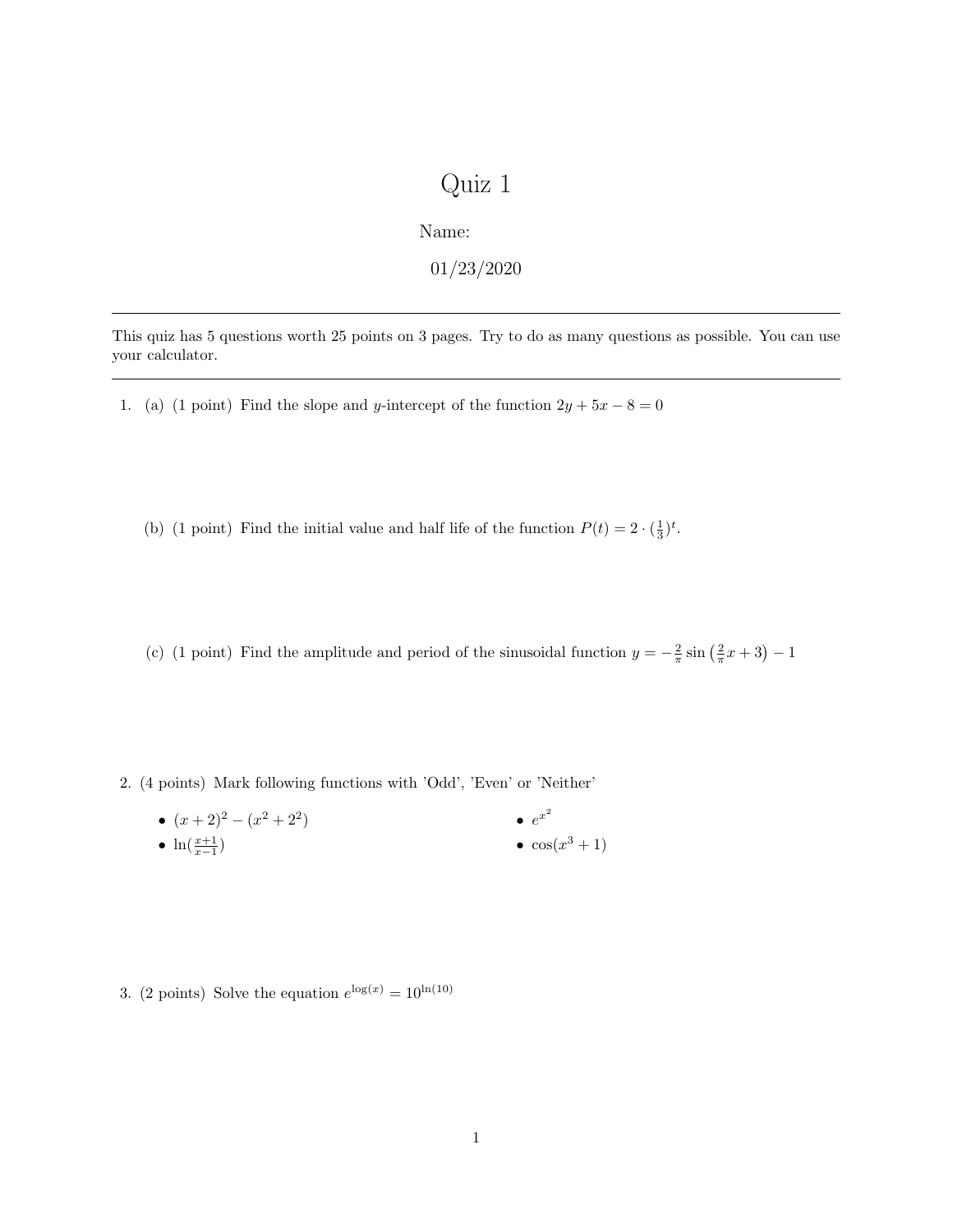4. The graph of a function  $f(x)$  is shown below. The domain of  $f(x)$  is  $-2 \leq x \leq 4$ .



- (a) (6 points) Each of the function  $g(x)$  and  $h(x)$  shown below is a transformation of the function  $f(x)$ . Write a formula for each function in terms of  $f(x)$ .
	- $\bullet$   $g(x) =$
	- $\bullet$   $h(x) =$

(b) (4 points) Determine the domain and range of the function  $j(x) = -2f(x-6) + 3$ Domain:  $\leq x \leq \leq$  Range:  $\leq \leq y \leq$